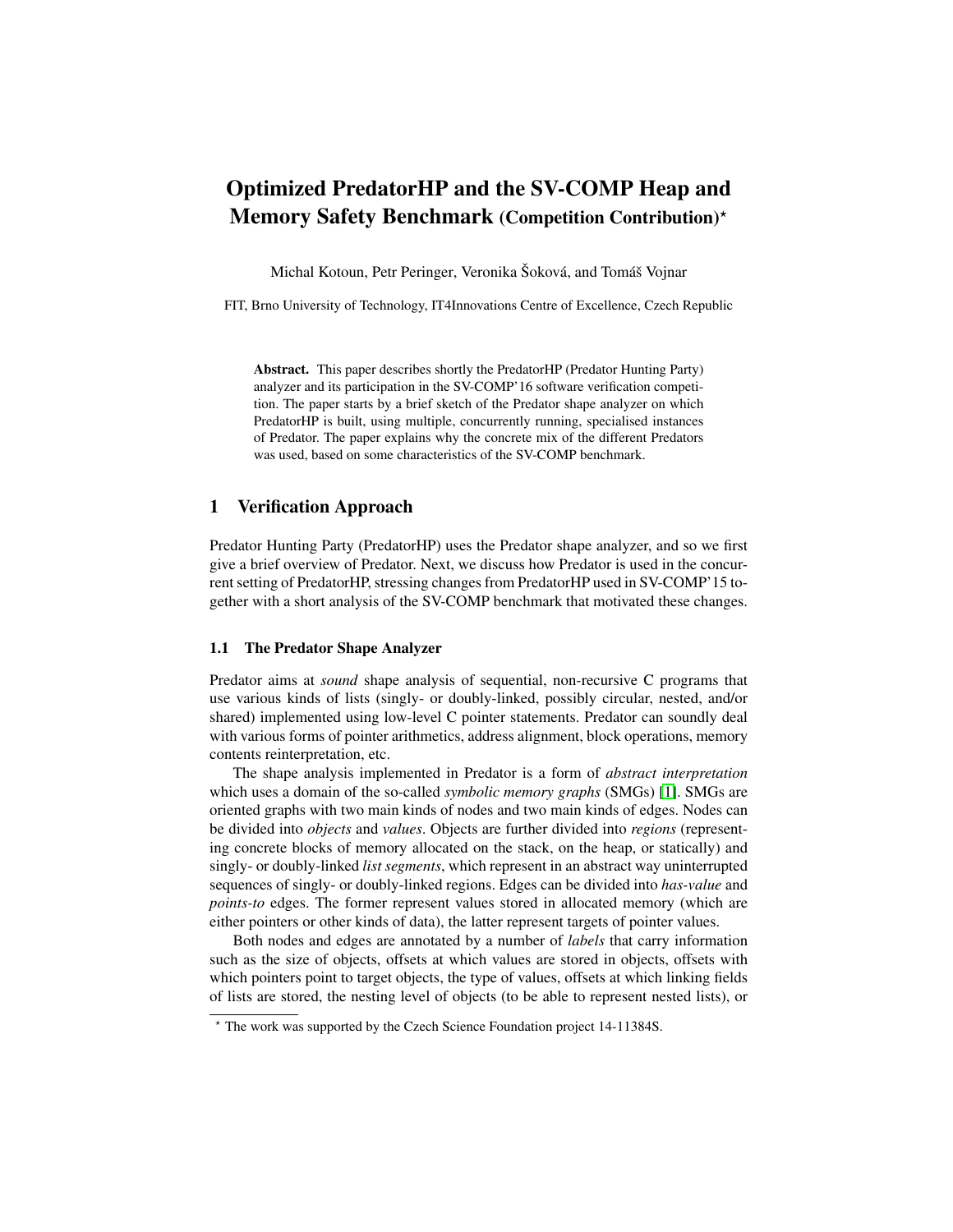a constraint on the number of linked regions that a list segment represents. In particular, a list segment can either represent n or more regions for  $n \geq 0$ , or 0 or 1 regions. Further, SMGs can also contain *optional regions* where a pointer to such a region either points to some allocated memory or to NULL. Sizes of blocks and offsets can have the form of *intervals* with constant bounds which allows Predator to deal with operations such as address alignment. A special kind of edges are then *disequality edges* allowing one to express that two values are for sure different (while equality of objects is expressed by representing these objects by a single node of an SMG).

Symbolic execution of C statements on SMGs uses a concept of*reinterpretation* that is able to synthesize values of previously not explicitly written fields from the known values of other fields. Currently, this concept is instantiated for dealing with blocks of nullified memory, which is quite needed for analyzing low-level programs. Another key operation on SMGs is the *join operation* that is implemented via a synchronous graph traversal of the two SMGs to be joint. The join operation is used not only to reduce the number of SMGs to deal with but also as a basis of abstraction and entailment checking. Predator uses *function summaries* to facilitate inter-procedural analysis. The support of *arithmetic* in Predator is such that Predator deals with integers exactly up to some bound (32 in SV-COMP'16) and then replaces them by an unknown value.

Compared with SV-COMP'15, not many changes were done in the Predator analyzer itself. We have just resolved several minor issues by, e.g., correcting arithmetic in the 32-bit mode or replacing error messages produced when performing so-far unsupported operations over interval-based values by producing the "unknown" verdict.

#### 1.2 Predator Hunting Party

In SV-COMP'15, we started to run several variants of Predator in parallel. Among them there was one Predator *verifier* implementing the above sketched sound shape analysis. Due to its use of abstraction, the verifier could produce false alarms, and so its result was accepted only when it proved a program correct. In parallel with the verifier, three Predator *DFS hunters* without any list abstraction (though still with limited precision of the arithmetic) and with different bounds on the depth of the state space search (in particular, 400, 700, and 1000 GIMPLE instructions) were used. The verdict of these hunters was considered only when they reported an error. If neither the verifier nor the DFS hunters produced an acceptable answer, a *BFS hunter* was started to perform a breadth first search without any list abstraction and with no bound on the length of its run (other than the timeout used by SV-COMP). The BFS hunter was allowed to report errors as well as to prove a program correct in case it exhausted its state space.

For SV-COMP'16, we have decided to preserve the above concept but to revisit suitability of the concrete numbers of hunters used, their limits on the state space search, as well as the order in which they are run. First, the number of concurrently running Predators stayed at four given by the four available cores. We have, however, decided to use only two DFS hunters, with the depth of the state space search limited to 200 and 900 GIMPLE instructions, respectively. In general, this move is motivated by having one hunter that quickly searches for bugs with very short witnesses and one than searches for longer but still not very long witnesses. Moreover, we have decided to start the BFS hunter right away in place of one of the cancelled DFS hunters. Its role is to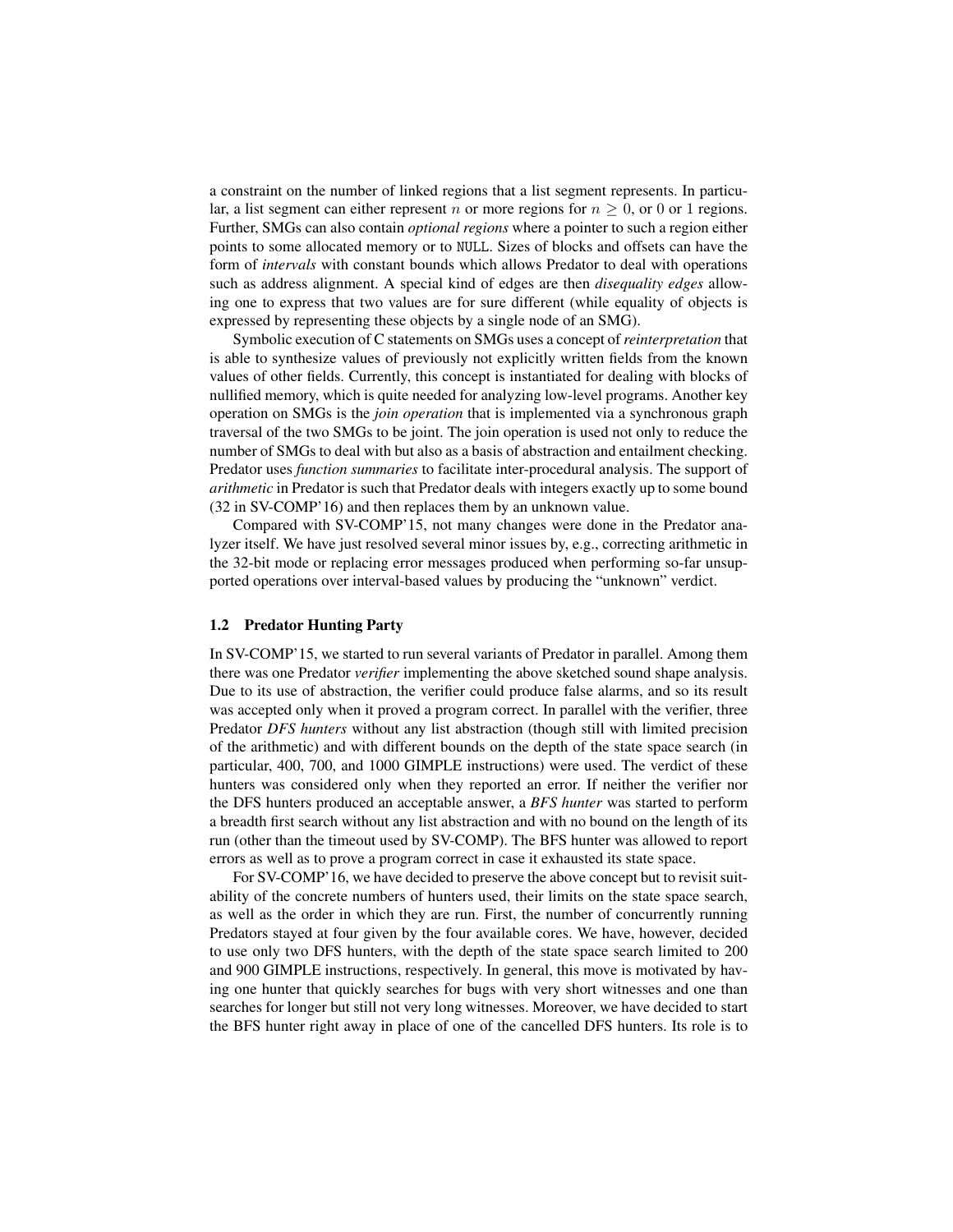either prove correct finite-state programs (not proved correct by the verifier due to the abstraction used) or to find bugs that are not quickly found by the DFS hunters.

The above mentioned concrete DFS bounds are based on an analysis of those SV-COMP'16 programs in the heap data structures category that contain an error. In particular, it appears that: (1) In over 80 % of the cases, the error can be found in the limit of 200 instructions. (2) In about 96 % of the cases (meaning all but four of the considered programs with errors), the error can be found within 900 instructions. (3) In the remaining cases, the witness may be much longer (going up to over 50,000 instructions), which is too much for being used over all programs. Fortunately, in some of the cases, the witness may be quite long, but the search space is relatively narrow, so an error can still be found by the BFS hunter. In the end, we have programs proved correct by the verifier (but not the BFS hunter), programs proved correct by the BFS hunter (but not the verifier), programs with errors found by the DFS hunters (but not the BFS hunter), as well as programs with errors found by the BFS hunter (but not the DFS hunters).

The above change alone allowed us to prove one more program correct in the given time limit while at the same time saving around 38 % of the wall time. While the concrete numbers and bounds of hunters are tuned for the SV-COMP benchmark, the general set up of the prover and the hunters is applicable more broadly. The concrete numbers may be adjusted in a similar way for other sets of programs to be verified (especially when the programs are being repeatedly modified and verified) as common, e.g., in the world of search-based testing.

## 2 Strengths and Weaknesses

The main strength of PredatorHP is that—unlike various bounded model checkers—it treats unbounded heap manipulation in a *sound* way. At the same time, it is also quite *efficient*, and the use of various concurrently running Predator hunters greatly decreases chances of producing *false alarms* (there do not arise any due to heap manipulation, the remaining ones are due to imprecise treatment of other data types).

The main weakness of PredatorHP and also of Predator itself is its weak treatment of non-pointer data. Due to this, Predator participates in the heap data structures category only. Within this category, a weakness of Predator is that it is specialized in dealing with lists, and hence it does not handle structures such as trees or skip-lists (that is, it handles them very well in a bounded way, but our aim is to stick with sound verification).

#### 3 Tool Setup and Configuration

The source code of PredatorHP used in SV-COMP'16 is freely available on the Inter- $net<sup>1</sup>$  $net<sup>1</sup>$  $net<sup>1</sup>$ . The file README-SVCOMP-2016 shipped with the source code describes how to build the tool. To run it, the script predatorHP.py can be invoked. The script takes a verification task file as a single positional argument. Paths to both the property file and the desired witness file are accepted via long options. The verification outcome is printed to the standard output. The script does not impose any resource limits other

<span id="page-2-0"></span><sup>1</sup> <http://www.fit.vutbr.cz/research/groups/verifit/tools/predator-hp>